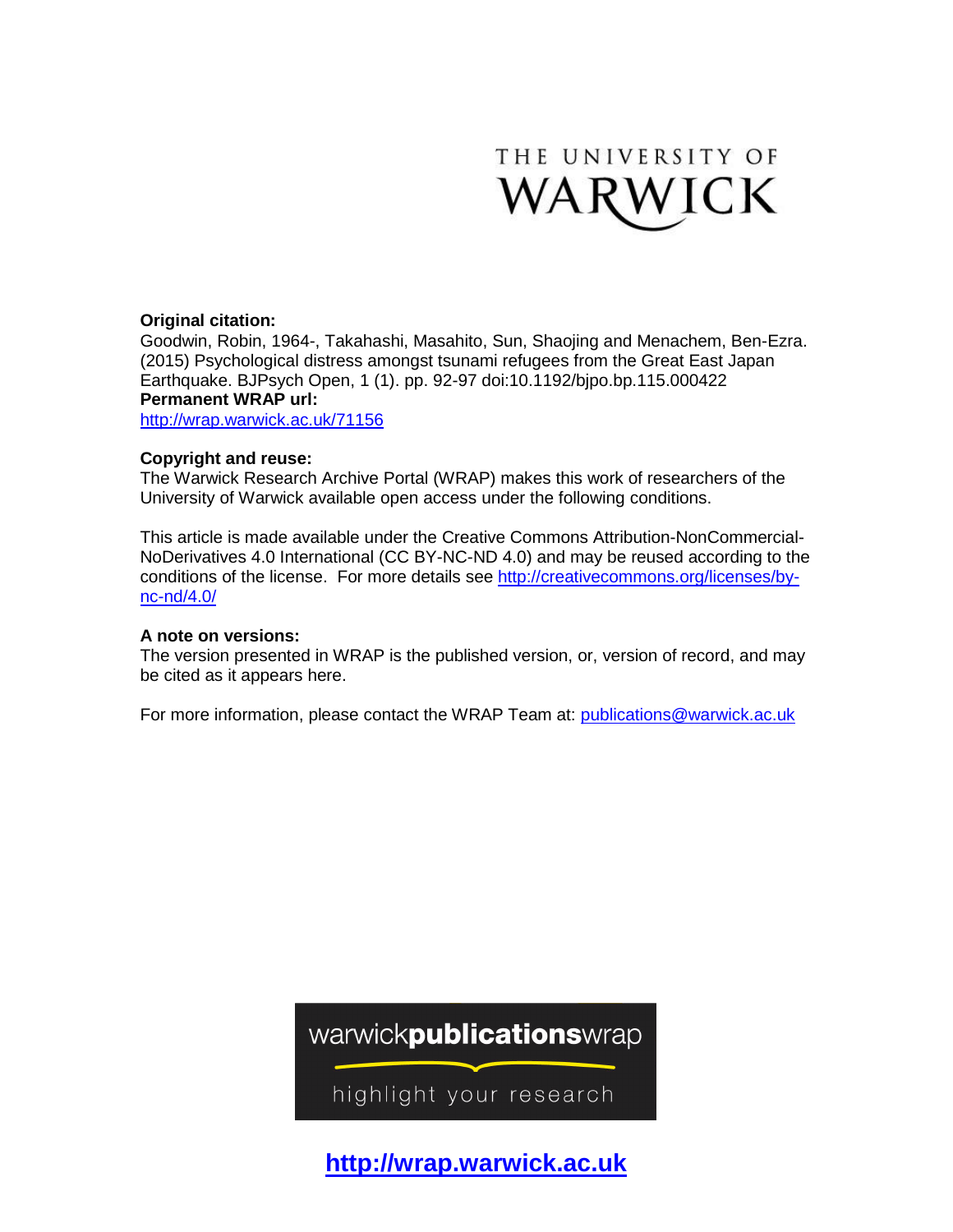# Psychological distress among tsunami refugees from the Great East Japan earthquake

Robin Goodwin, Masahito Takahashi, Shaojing Sun and Menachem Ben-Ezra

#### Background

The 2011 Great Japan tsunami and nuclear leaks displaced 300 000 people, but there are no large studies of psychological distress suffered by these refugees.

#### Aims

To provide a first assessment of major factors associated with distress and dysfunctional behaviour following the disasters.

#### Method

All refugee families living in Miyagi were sent a questionnaire 10–12 months after the disasters. 21 981 participants (73%) returned questionnaires. Questions assessed psychological distress (Kessler Psychological Distress Scale, K6), dysfunctional behaviours, demographics, event exposure, change in physical activity, household visitors and emotional support.

#### Results

Nine percent scored 13+ on the K6 indicating risk of severe mental illness. Psychological distress was greater among

Fukushima refugees. Demographic variables, family loss, illness history and change in physical activity were associated with psychological distress and dysfunctional behaviours. Associations between psychological distress and dysfunction and visitors/ supporters depended on relation to supporter.

#### **Conclusions**

Practitioners need to recognise existing disease burden, community histories and family roles when intervening following disasters.

# Declaration of interest

None.

#### Copyright and usage

© The Royal College of Psychiatrists 2015. This is an open access article distributed under the terms of the Creative Commons Non-Commercial, No Derivatives (CC BY-NC-ND) licence.

The March 2011 Great East Japan (Tōhoku) earthquake measuring 9.0+ on the Richter scale was the largest earthquake in Japanese history and one of the largest in recorded history. Despite a long history of earthquakes in the region, counter-measures proved insufficient against this event.<sup>[1](#page-6-0)</sup> The earthquake was accompanied by a tsunami 130 km off the coast of Miyagi Prefecture that killed more than 18 000 people. Although other earthquakes have led to larger death tolls, the tsunami was remarkable in causing severe damage to the nuclear reactors in Fukushima, damaging all six and leading to meltdowns in three.<sup>[2](#page-6-0)</sup> This nuclear accident was subsequently rated 'Level 7' by the Japanese Ministry of Economy, Trade and Industry, making the Fukushima incident as of comparable severity to the 1986 Chernobyl incident.

Natural disasters, particularly severe events that directly affect large populations, are associated with a range of serious mental health problems,<sup>[3](#page-6-0)</sup> with mass population displacement disrupting routine social and economic activities<sup>[4](#page-6-0)</sup> and community bonds.<sup>[5](#page-6-0)</sup> However, compared with disasters elsewhere, we have relatively little knowledge about trauma reactions in Japan, and we know little about the mental health of the 335 000 refugees displaced by the compound disasters of March 2011 or the major factors contributing towards their psychological stress or dysfunctional behaviours. In this paper, we report data from a survey of all refugees in Miyagi Prefecture, the prefecture (administrative region) most affected by the tsunami.<sup>[6](#page-6-0)</sup> Our sample also included refugees from the two other most affected prefectures: Iwate and Fukushima.<sup>[7](#page-6-0)</sup> (Fully or partially destroyed houses numbered 236 134 in Miyagi, 24 916 in Iwate and 74 853 in Fukushima.<sup>7</sup>) We consider the relationship between psychological distress and sociodemographic factors associated with differential responses to following mass trauma (age, $8$  gender, $9$  family finances, $10$  significant loss (family fatalities, housing loss), $11$  disease-related

vulnerabilities<sup>[12](#page-6-0)</sup> and opportunities for physical activity.<sup>[13](#page-6-0)</sup> Previous work has indicated that friends, relatives and spouses may provide the main sources of emotional support, and relatives and friends may provide greater tangible support.<sup>[14](#page-6-0)</sup> We include social support as an important resource against large-scale stressors,<sup>[9,15](#page-6-0),[16](#page-6-0)</sup> when recognising the role of different supporters in Japan. Because of the uneven distribution of losses across cities, and the varied distribution of families and communities during relocation, we analyse the association between support and psychological distress at multiple levels (city, family and individual). Taken together, this will help us provide a better understanding of those most at risk following a complex mass disaster and aid in designing future interventions for displaced refugees.

# Method

# Design and participants

Data for this study were from the Miyagi Prefectural Health Survey administered by the Miyagi Health Department 10–12 months after the earthquake (January–March 2012). In this crosssectional survey, Miyagi Prefecture distributed questionnaires to all 12 828 refugee families living in rented accommodation paid for by the prefecture. 9413 families, comprising 21 981 individual participants aged at least 18, returned the questionnaire (10 312 (47%) male, mean age 51.7 years, s.d.=18.53, response rate 73%). Responses were primarily by mail from individual households. Survey questions were partly derived from those previously used by large surveys administered by local government in Kobe/ Hyōgo<sup>[17](#page-6-0)</sup> and Niigata<sup>[18](#page-6-0)</sup> following earthquakes in those prefectures. Table DS1 in the data supplement provides survey items and response frequencies.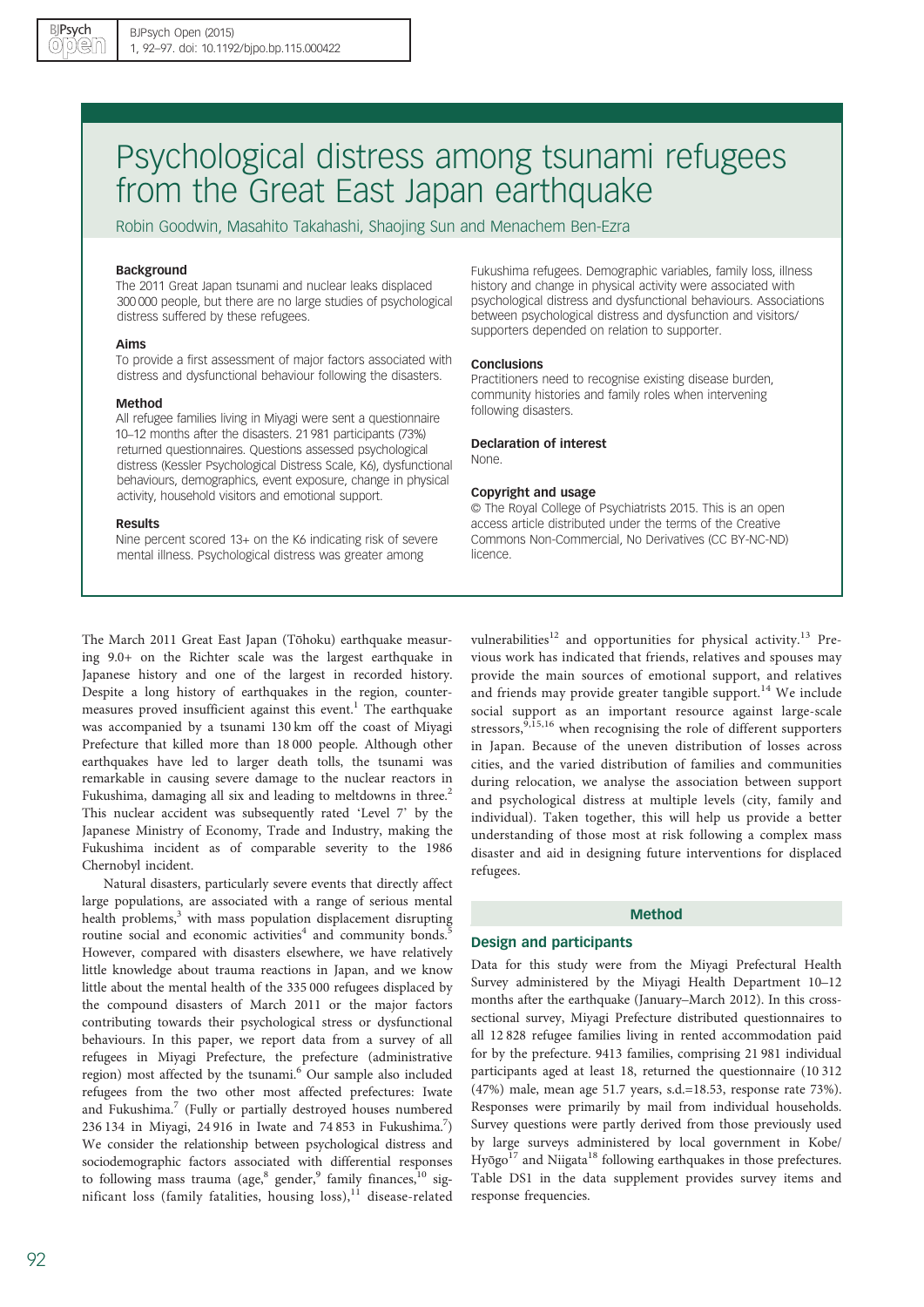## <span id="page-2-0"></span>Measures

Risk of mental illness and dysfunctional behaviour

All participants completed the Kessler Psychological Distress Scale (K6) (Japanese version, six items,  $\alpha=0.91$ ), a screening scale for non-specific psychological distress. Scores of 8–12 indicate mild– moderate mental distress, 13+ risk of severe mental illness.<sup>[19](#page-6-0)</sup> Dysfunctional behaviour was assessed with four items asking whether respondents currently suffered from each of the following: sleeplessness, lethargy, lack of appetite and drinking alcohol in the morning (each yes/no).

## Demographic variables and exposure to the disaster

All participants indicated their age, gender, and city and prefecture at the time of the earthquake. They also indicated whether they had had a previous serious illness (yes/no), and whether they were currently receiving treatment for disease (yes/ no). These diseases were then coded into one of seven main categories: diabetes, high blood pressure, cancer, cardiac disease, cerebrovascular disease, respiratory disorder or disease requiring dialysis. Damage to the original house (complete collapse  $\nu$ . partial or no damage), major source of household income (salaried or otherwise) and loss of family members (yes/no) were recorded by one household member.

#### Support and exercise following the disasters

All respondents indicated whether their physical activity levels had decreased, stayed the same or increased since the earthquake. They also listed who, if anyone, could provide emotional support following the disasters (spouse, father, mother, grandparent, child, grandchild, sibling, friend; 'who is your shoulder to cry on? (e.g. child, friend)' each scored yes or no). One member of the household

recorded presence of visitors to the household (yes/no) and nature of that visitor (child, sibling, daughter-in-law; each yes/no).

# Analyses

Significant independent variables were identified from bivariate regression analysis, using SPSS version 20.0 (Table 1 and Table DS3 in the data supplement). Regional differences in general distress were assessed through one-way ANOVA, controlling for age and gender; regional variations in family death, house loss and functional problems by chi-squared and logistic regressions. Hierarchical logistic regression compared those at risk of moderate/severe mental illness from those at lower risk and those who exhibited one or more dysfunctional behaviours (sleeplessness, lethargy, lack of appetite or alcohol use in the mornings)  $v$ . those showing none. To assess the relationship between distress and individual support, 'group-level' support (through household visits) and city-level variations, we conducted a nested analysis using multilevel modelling analysis<sup>20</sup> (SAS version 9.2) controlling for age, gender, salaried employment and family loss. This enabled us to simultaneously assess the relative effects of these individual, group and city-level variables on distress, and the way in which individual support was associated with distress across families and cities. Table DS2 in the data supplement provides towns included in the analysis. Two-sided P<0.05 indicated significance throughout.

# Results

# Disaster experience

Demographic characteristics and post-disaster experiences are summarised in Table DS1 in the data supplement. Respondents lived primarily in Miyagi Prefecture at the time of the tsunami;

| Table 1 Bivariate associations between potential demographic/disaster-related factors and psychological distress (K6) |               |                |      |         |          |
|-----------------------------------------------------------------------------------------------------------------------|---------------|----------------|------|---------|----------|
|                                                                                                                       | Unit/contrast | $\overline{B}$ | s.e. | $\beta$ | P        |
| Demographic and risk factors                                                                                          |               |                |      |         |          |
| Age                                                                                                                   | Years         | 0.04           | 0.00 | 0.14    | < 0.0001 |
| Gender                                                                                                                | Female        | 1.21           | 0.07 | 0.12    | < 0.0001 |
| Unemployed                                                                                                            | Yes           | 1.67           | 0.08 | 0.16    | < 0.0001 |
| Previous serious disease                                                                                              | Yes           | 2.14           | 0.09 | 0.17    | < 0.0001 |
| Disaster-related factors                                                                                              |               |                |      |         |          |
| Family loss in disaster                                                                                               | Yes           | 0.65           | 0.11 | 0.04    | < 0.0001 |
| House collapse                                                                                                        | Yes           | 0.13           | 0.09 | 0.01    | 0.16     |
| Currently receiving treatment                                                                                         | Yes           | 2.09           | 0.07 | 0.20    | < 0.0001 |
| <b>Diabetes</b>                                                                                                       | Yes           | 1.47           | 0.15 | 0.07    | < 0.0001 |
| High blood pressure                                                                                                   | Yes           | 1.08           | 0.09 | 0.08    | < 0.0001 |
| Cancer                                                                                                                | Yes           | 2.75           | 0.29 | 0.07    | < 0.0001 |
| Cardiac disease                                                                                                       | Yes           | 2.23           | 0.20 | 0.08    | < 0.0001 |
| Cerebrovascular disease                                                                                               | Yes           | 2.25           | 0.31 | 0.05    | < 0.0001 |
| Respiratory disorder                                                                                                  | Yes           | 2.20           | 0.23 | 0.07    | < 0.0001 |
| Dialysis                                                                                                              | Yes           | 1.64           | 0.82 | 0.01    | < 0.05   |
| Change in physical activities                                                                                         | Increase      | $-2.04$        | 0.06 | $-0.23$ | < 0.0001 |
| House visitor                                                                                                         | Yes           | $-1.68$        | 0.12 | $-0.11$ | < 0.0001 |
| Visitor is relative                                                                                                   | Yes           | $-1.13$        | 0.09 | $-0.09$ | < 0.0001 |
| Visitor is child                                                                                                      | Yes           | 0.36           | 0.11 | 0.03    | < 0.001  |
| Visitor is sibling                                                                                                    | Yes           | $-0.26$        | 0.09 | $-0.02$ | < 0.01   |
| Visitor is daughter-in-law                                                                                            | Yes           | $-0.21$        | 0.23 | 0.01    | 0.36     |
| Emotional support from                                                                                                |               |                |      |         |          |
| Spouse                                                                                                                | Yes           | $-1.03$        | 0.09 | $-0.09$ | < 0.0001 |
| Father                                                                                                                | Yes           | $-1.96$        | 0.22 | $-0.07$ | < 0.0001 |
| Mother                                                                                                                | Yes           | $-1.17$        | 0.16 | $-0.05$ | < 0.0001 |
| Child                                                                                                                 | Yes           | 0.70           | 0.14 | 0.04    | < 0.0001 |
| Sibling                                                                                                               | Yes           | 0.10           | 0.15 | 0.01    | 0.50     |
| Friend                                                                                                                | Yes           | $-1.13$        | 0.09 | $-0.09$ | < 0.0001 |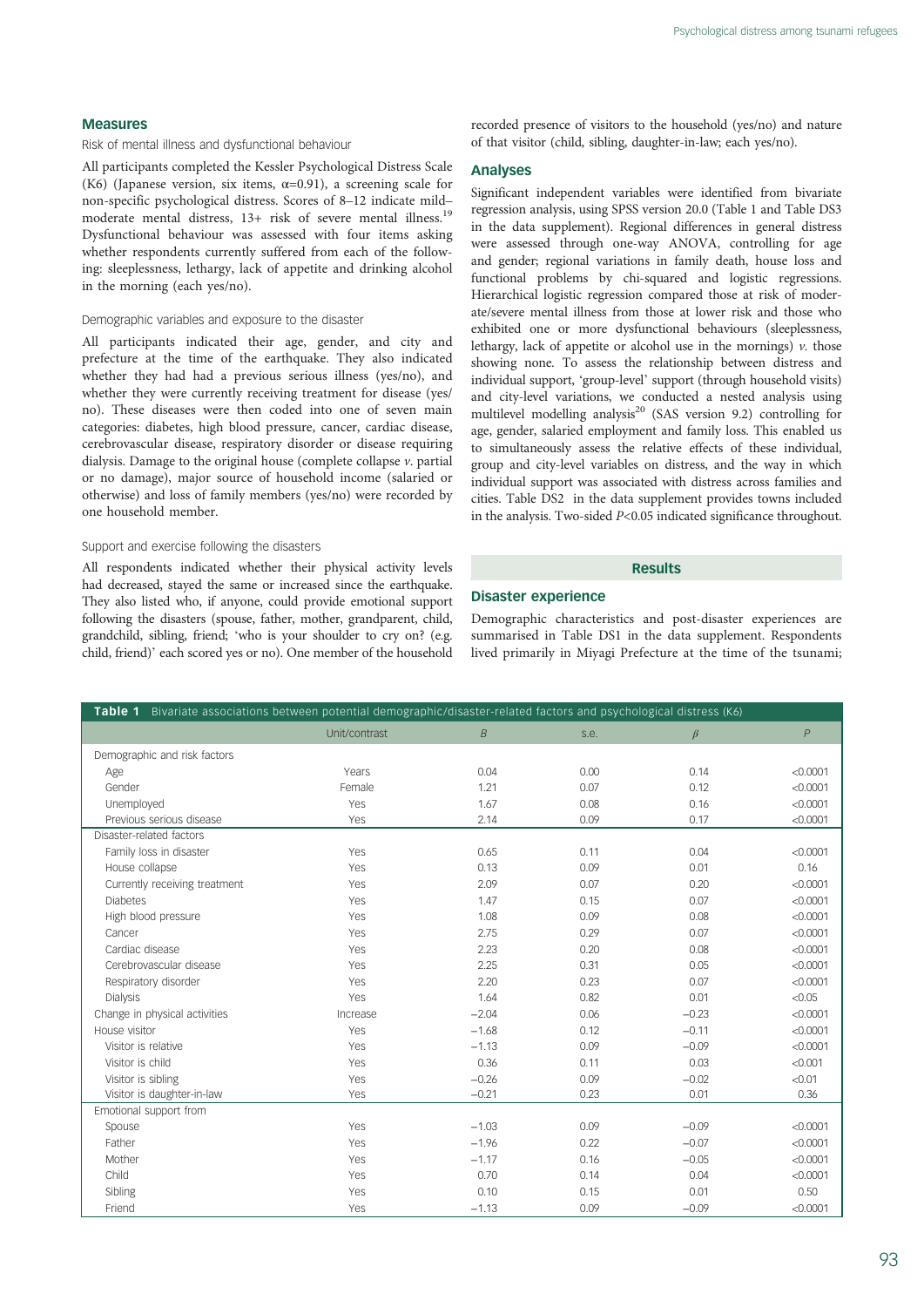935 respondents (4.3%) lived elsewhere, largely in Fukushima. Eighty per cent experienced the complete collapse of their house, but household losses varied by region. Respondents in Northern Miyagi were most likely to report complete household collapse and family deaths; those in Fukushima the least likely (respective  $\chi^2(2)=3651, P<0.001; \chi^2(1)=103.19; P<0.001$ ). Almost two-fifths of respondents were unemployed at the time of the survey (39.7%), with company employees the largest employed group (24.2%). Regarding pre-existing vulnerabilities, 21.5% reported having had a previous serious disease, whereas 39.2% were currently being treated for a disease, with high blood pressure (20.3%) and diabetes (6.1%) the most commonly cited. Nearly half (49.9%) had seen a decrease in their physical activity since the earthquake, with only 5.4% reporting increased activity. Most respondents (88%) had received a house visitor since the disaster with most of these visitors (79%) a relative. The most frequent supporters were the spouse (mentioned by 27%), a sibling (24%) or a friend (21%).

#### Psychological distress

Approximately 9% of respondents scored ≥13 on distress (high risk of severe mental illness) and 18% scored 8–12 (moderate risk of mental distress). Psychological distress was higher in Fukushima (mean 5.57) than southern Miyagi (5.31) or northern Miyagi (5.04) (F(2, 20 300)=16.7, P<0.0001, all contrasts P<0.001). Older respondents, females and those without employment reported higher psychological stress, as did those who lived in a household with a family death, those with no visitors, participants with a previous serious disease, those currently under treatment, respondents who reported decreased physical activities since the tsunami and those who received support from a child [\(Table 1\)](#page-2-0). Psychological distress was also positively associated with each disease category currently under treatment. Lower distress was associated with help from a spouse, parent or friend.

We differentiated those at risk of moderate or severe mental distress from those at lower risk (Table 2). The odds of having a mental disorder were significantly higher for women, the unemployed, respondents who had lost a family member in the disaster, participants with previous serious disease and those receiving current treatment. The odds of distress were significantly lower for respondents with support from their parent, spouse, child or friend and those visited by a sibling and those who had increased their physical activity.

### Dysfunctional behaviours

Of four possible dysfunctional behaviours, respondents were most likely to report sleeplessness (18.3%) or lethargy (10.9%) and were less likely to state lack of appetite (3.4%) or alcohol use in the morning (1.2%). Respondents in southern Miyagi were more likely to report sleeplessness, lack of appetite and alcohol use in the mornings than their northern Miyagi counterparts. Older respondents, women, those with no job, no house visitor, reduced physical activity and no support from spouse, parent or friend were generally more likely to report functional problems, although family loss was associated only with greater lethargy (Table DS4 in the data supplement). Support from a child was related to greater dysfunction, having a child visit the home greater sleeplessness, whereas house collapse was largely unrelated to dysfunction. Home visits from a daughter-in-law were related to greater sleeplessness and morning alcohol use.

We differentiated those who exhibited no dysfunctional behaviours (73.3%) from those who showed at least one dysfunction (Table 3). Odds of reporting at least one dysfunction were significantly higher for older respondents, women, unemployed, those with previous serious disease, those currently receiving

#### Table 2 Predictors of risk of moderate/serious mental distress mental distres

|                               | $\overline{B}$ | Odds ratio | 95% CI        |
|-------------------------------|----------------|------------|---------------|
| Demographic and risk factors  |                |            |               |
| Age                           | $-0.00$        | $1.00***$  | $0.99 - 1.00$ |
| Gender (female)               | 0.34           | $141***$   | $1.31 - 1.51$ |
| Unemployed                    | 0.11           | $1.12**$   | 1.03-1.21     |
| Previous serious disease      | 0.38           | $1.46***$  | 1.34-1.59     |
| Currently receiving treatment | 0.46           | $1.59***$  | 1.46-1.72     |
| Risk exposure                 |                |            |               |
| Family loss in disaster       | 0.30           | $1.35***$  | $1.22 - 1.50$ |
| Collapse of house             | $-0.01$        | 0.99       | $0.90 - 1.08$ |
| Increase in activity          | $-0.62$        | $0.54***$  | $0.51 - 0.58$ |
| Support                       |                |            |               |
| Visit from child              | 0.08           | 1.08       | $0.96 - 1.21$ |
| Visit from sibling            | 0.21           | $0.81***$  | $0.73 - 0.89$ |
| Visit from daughter-in-law    | 0.03           | 1.03       | $0.81 - 1.31$ |
| Support from spouse           | $-0.41$        | $0.67***$  | $0.61 - 0.73$ |
| Support from father           | $-0.42$        | $0.65**$   | $0.49 - 0.88$ |
| Support from mother           | $-0.22$        | $0.80*$    | $0.66 - 0.97$ |
| Support from grandparent      | 0.15           | 116        | $0.48 - 2.80$ |
| Support from child            | $-0.20$        | $0.82**$   | $0.71 - 0.94$ |
| Support from grandchild       | 0.14           | 1.15       | $0.49 - 2.72$ |
| Support from sibling          | $-0.14$        | 0.87       | $0.75 - 1.00$ |
| Support from friend           | $-0.01$        | $0.61***$  | $0.55 - 0.67$ |
|                               |                |            |               |

Reference category: risk of moderate/serious mental illness (Kessler Psychological Distress Scale score 8 or above  $n=4142$ ) v.  $n=11,820$  in the full model due to missing data. Demographic and risk exposure variables were simultaneously entered. Support variables are partially adjusted by demographic and risk exposure variables. Visit from relative is not independent of visits listed so is not included. \*P<0.05, \*\*P<0.01, \*\*\*P<0.001.

| Table 3<br>Predictors of at least one dysfunctional behaviour                                                                                                                                                                                                |                |            |               |
|--------------------------------------------------------------------------------------------------------------------------------------------------------------------------------------------------------------------------------------------------------------|----------------|------------|---------------|
|                                                                                                                                                                                                                                                              | $\overline{B}$ | Odds ratio | 95% CI        |
| Demographic and risk factors                                                                                                                                                                                                                                 |                |            |               |
| Age                                                                                                                                                                                                                                                          | 0.00           | $1.00***$  | $1.00 - 1.00$ |
| Gender (female)                                                                                                                                                                                                                                              | 0.29           | $1.34***$  | $1.25 - 1.43$ |
| Unemployed                                                                                                                                                                                                                                                   | 0.28           | $1.32***$  | $1.22 - 1.43$ |
| Currently receiving treatment                                                                                                                                                                                                                                | 0.48           | $1.61***$  | 1.48-1.75     |
| Previous serious disease                                                                                                                                                                                                                                     | 0.32           | $1.37***$  | $1.26 - 1.50$ |
| Risk exposure                                                                                                                                                                                                                                                |                |            |               |
| Family loss in disaster                                                                                                                                                                                                                                      | 0.25           | $1.28***$  | $1.16 - 1.42$ |
| Collapse of house                                                                                                                                                                                                                                            | $-0.17$        | $0.85***$  | $0.78 - 0.92$ |
| Increase in activity                                                                                                                                                                                                                                         | $-0.78$        | $0.46***$  | $0.43 - 0.49$ |
| Support                                                                                                                                                                                                                                                      |                |            |               |
| Visit from child                                                                                                                                                                                                                                             | 0.01           | 1.00       | $0.90 - 1.13$ |
| Visit from sibling                                                                                                                                                                                                                                           | $-0.16$        | $0.85***$  | $0.77 - 0.93$ |
| Visit from daughter-in-law                                                                                                                                                                                                                                   | 0.22           | 1.24       | $0.99 - 1.56$ |
| Support from spouse                                                                                                                                                                                                                                          | $-0.29$        | $0.75***$  | $0.69 - 0.82$ |
| Support from father                                                                                                                                                                                                                                          | $-0.33$        | $0.72*$    | $0.53 - 0.97$ |
| Support from mother                                                                                                                                                                                                                                          | $-0.22$        | $0.81*$    | $0.66 - 0.98$ |
| Support from grandparent                                                                                                                                                                                                                                     | $-0.48$        | 0.62       | $0.21 - 1.84$ |
| Support from child                                                                                                                                                                                                                                           | $-0.18$        | $0.84**$   | $0.73 - 0.96$ |
| Support from grandchild                                                                                                                                                                                                                                      | 0.49           | 1.63       | $0.73 - 3.67$ |
| Support from sibling                                                                                                                                                                                                                                         | $-0.04$        | 0.96       | $0.84 - 1.11$ |
| Support from friend                                                                                                                                                                                                                                          | $-0.39$        | $0.68***$  | $0.62 - 0.74$ |
| Reference category: none v. one or more dysfunctional behaviours. Demographic and<br>risk exposure variables were simultaneously entered. Support variables are partially<br>adjusted by demographic and risk exposure variables. Visit from relative is not |                |            |               |

independent of visits listed so is not included. \*P<0.05, \*\*P<0.01, \*\*\*P<0.001.

treatment and respondents who lost a family member during the tsunami. Respondents whose house had collapsed, had a visit from a sibling, support from a spouse, parent, child or friend were less likely to report a dysfunction.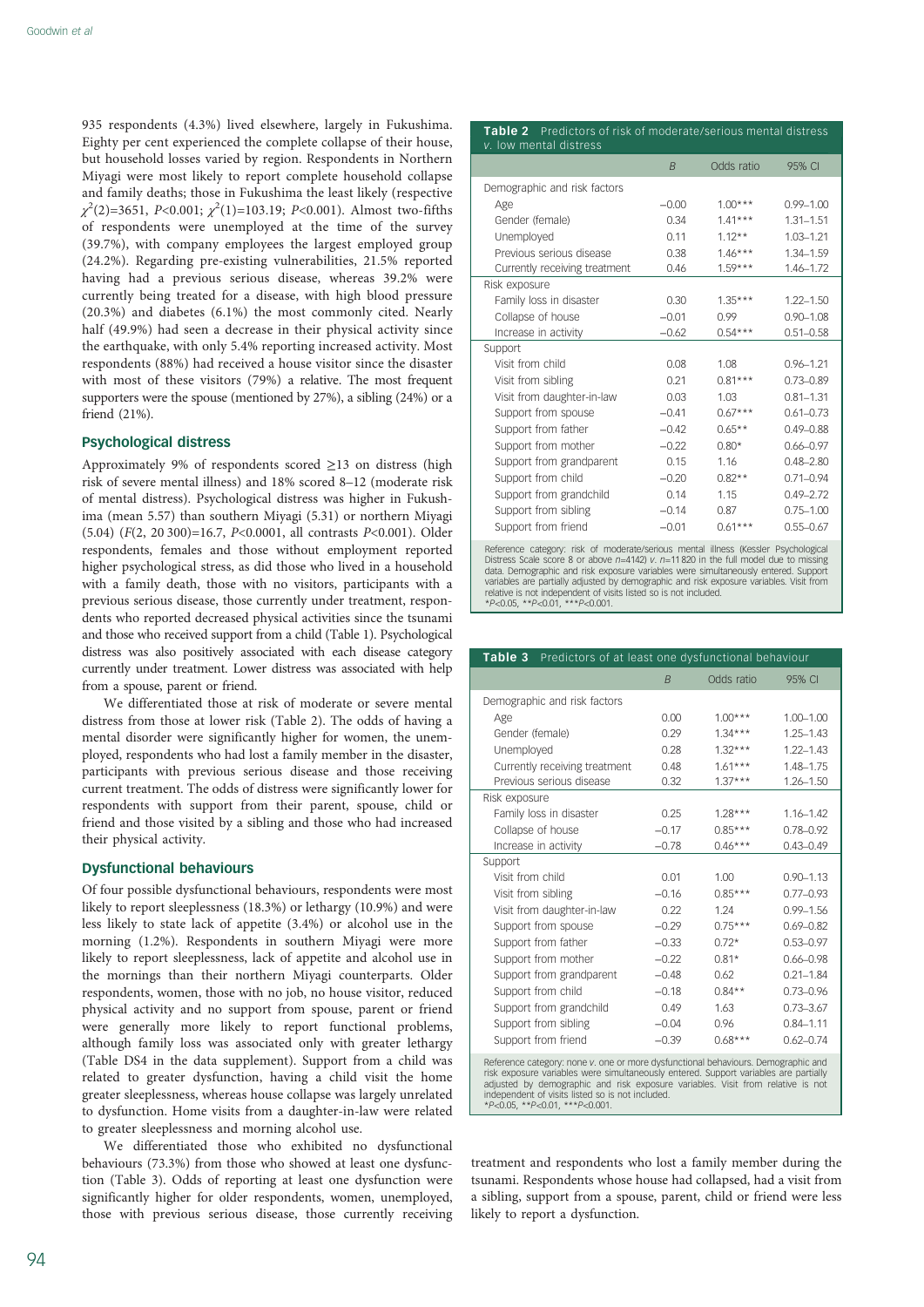| <b>Table 4</b> Multilevel modelling estimates for psychological stress $(n=21915)^{a}$                                                                                                     |                              |                            |                                       |                                                  |                                                                         |
|--------------------------------------------------------------------------------------------------------------------------------------------------------------------------------------------|------------------------------|----------------------------|---------------------------------------|--------------------------------------------------|-------------------------------------------------------------------------|
|                                                                                                                                                                                            | Three-level<br>unconditional | Two-level<br>unconditional | Two-level fixed level-1<br>predictors | Two-level random<br>intercept and slope<br>model | Two-level random model<br>with fixed level-1 and level-<br>2 predictors |
| Fixed-effects intercept                                                                                                                                                                    | $0.887***$ (0.017)           | $0.886***$ (0.008)         | $0.564***$ (0.022)                    | $0.553***$ (0.021)                               | $0.920***$ (0.036)                                                      |
| Individual-level predictors                                                                                                                                                                |                              |                            |                                       |                                                  |                                                                         |
| Age                                                                                                                                                                                        |                              |                            | $0.006***$ (0.000)                    | $0.007***$ (0.000)                               | $0.006***$ (0.000)                                                      |
| Gender (male)                                                                                                                                                                              |                              |                            | $0.201***$ (0.010)                    | $0.207***$ (0.010)                               | $0.207***$ (0.010)                                                      |
| Support from spouse                                                                                                                                                                        |                              |                            | $-0.157***$ (0.015)                   | $-0.155***$ (0.014)                              | $-0.133***$ (0.015)                                                     |
| Support from father                                                                                                                                                                        |                              |                            | $-0.143***$ (0.038)                   | $-0.146***$ (0.037)                              | $-0.141***$ (0.038)                                                     |
| Support from mother                                                                                                                                                                        |                              |                            | $-0.034(0.028)$                       | $-0.036(0.027)$                                  | $-0.028(0.028)$                                                         |
| Support from child                                                                                                                                                                         |                              |                            | $-0.101***$ (0.023)                   | $-0.100***$ (0.025)                              | $-0.082**$ (0.026)                                                      |
| Support from sibling                                                                                                                                                                       |                              |                            | $-0.074**$ (0.023)                    | $-0.076**$ (0.023)                               | $-0.067**$ (0.025)                                                      |
| Support from friend                                                                                                                                                                        |                              |                            | $-0.164***$ (0.015)                   | $-0.167***$ (0.015)                              | $-0.157***$ (0.015)                                                     |
| Family-level predictors                                                                                                                                                                    |                              |                            |                                       |                                                  |                                                                         |
| Family loss                                                                                                                                                                                |                              |                            |                                       |                                                  | $0.182***$ (0.025)                                                      |
| Visitor to home                                                                                                                                                                            |                              |                            |                                       |                                                  | $-0.333***$ (0.025)                                                     |
| Salaried household                                                                                                                                                                         |                              |                            |                                       |                                                  | $-0.139***$ (0.020)                                                     |
| Random variance                                                                                                                                                                            |                              |                            |                                       |                                                  |                                                                         |
| Level-1 intercept                                                                                                                                                                          | $0.375***$ (0.005)           | $0.376***$ (0.005)         | $0.346***$ (0.005)                    | $0.303***$ (0.006)                               | $0.305***$ (0.006)                                                      |
| Level-2 intercept                                                                                                                                                                          | $0.407***$ (0.010)           | $0.409***$ (0.010)         | $0.397***$ (0.010)                    | $0.264***$ (0.012)                               | $0.248***$ (0.013)                                                      |
| Level-3 intercept                                                                                                                                                                          | 0.003(0.002)                 |                            |                                       |                                                  |                                                                         |
| Age                                                                                                                                                                                        |                              |                            |                                       | $0.000***$ (0.000)                               | $0.000***$ (0.000)                                                      |
| Gender                                                                                                                                                                                     |                              |                            |                                       | $0.066***$ (0.010)                               | $0.061***$ (0.010)                                                      |
| Support from child                                                                                                                                                                         |                              |                            |                                       | 0.040(0.025)                                     | $0.056*$ (0.027)                                                        |
| Support from sibling                                                                                                                                                                       |                              |                            |                                       | 0.020(0.023)                                     | 0.032(0.025)                                                            |
| Model fit                                                                                                                                                                                  |                              |                            |                                       |                                                  |                                                                         |
| <b>AIC</b>                                                                                                                                                                                 | 44 944.7                     | 45214.0                    | 40725.6                               | 40288.3                                          | 36 570.8                                                                |
| <b>BIC</b>                                                                                                                                                                                 | 44 949.4                     | 45 2 28.2                  | 40739.7                               | 40 330.7                                         | 36 612.7                                                                |
| -2*log likelihood                                                                                                                                                                          | 44 938.7                     | 45 210.0                   | 40721.6                               | 40 276.3                                         | 36 558.8                                                                |
| AIC, Akaike information criterion; BIC, Bayesian information criterion.<br>a. Data from the 33 cities with >10 respondents on the day of the earthquake.<br>*P<0.05, **P<0.01, ***P<0.001. |                              |                            |                                       |                                                  |                                                                         |

# Modelling support across individuals, families and cities

Because of potential variations in the impact of support on psychological distress across families and locations, we modelled the association between individual support and psychological distress taking into account variations across families (family death, employment, visitors to the household) and city at time of tsunami.

City explained only a small amount of total variance in the data (inter-class correlation 0.004). Consequently, we contrasted two-level models considering individual- and family-level variations in distress (Table 4). The best model was a random model with fixed level-1 and level-2 predictors, with an unconditional two-level model attributing 47.9% of the total variance to individual-level factors, and 52.1% to family-level variables. This showed that, at the individual level, being male and having support from a friend were most strongly associated with lower levels of distress; at the family level having a family visitor was most significantly associated with less distress, with all the familylevel variables having a statistically significant effect when controlling for individual characteristics. Age, gender and social support from a child all demonstrated a statistically significant random effect, suggesting that these variables differentially influence distress across families.

# Discussion

To the best of our knowledge, this is the first large-scale study to examine factors associated with the psychological distress of refugees following a complex (multisource) disaster, in this case

combining an earthquake, tsunami and nuclear leak. Despite considerable loss of resources (with more than 80% of people completely losing their house), the refugees in our study exhibited low levels of general psychological distress 10–12 months postdisaster. Distress was similar to that reported in a Californian general community sample, $21$  and only a minority of our respondents reported functional difficulties. This may result from familiarity with natural disasters in Japan – more than 20% of the world's largest earthquakes occur in or around Japan.<sup>[4](#page-6-0)</sup> Such familiarity can inoculate against new events and help foster a cultural belief in shouganai (it cannot be helped), enabling individuals and communities to absorb losses and maintain psychological well-being.<sup>[22](#page-6-0)</sup> It may also reflect findings elsewhere showing only a minority of those exposed to a disaster suffer psychological distress.[10](#page-6-0) Unlike in previous studies, loss of housing resources was only weakly associated with more severe psycholo-gical outcomes.<sup>[22](#page-6-0)</sup>

# Vulnerable groups

Despite the above there were important functional challenges for some groups of refugees. As elsewhere, both disease history and current disease treatment were associated with greater psychological distress, emphasising the need for particular support for individuals with physical ailments. This may result partly from a Japanese tendency for somatic presentation of mental distress.<sup>[22](#page-6-0)</sup> As in other Japanese research loss of family members during mass trauma was associated with distress.<sup>[10](#page-6-0)</sup>

Distress and dysfunctional behaviour were also higher among older refugees. Although older age has been viewed as a protective factor, particularly among those with previous inoculation experi-ences,<sup>[10](#page-6-0)</sup> the majority of those killed in the tsunami were aged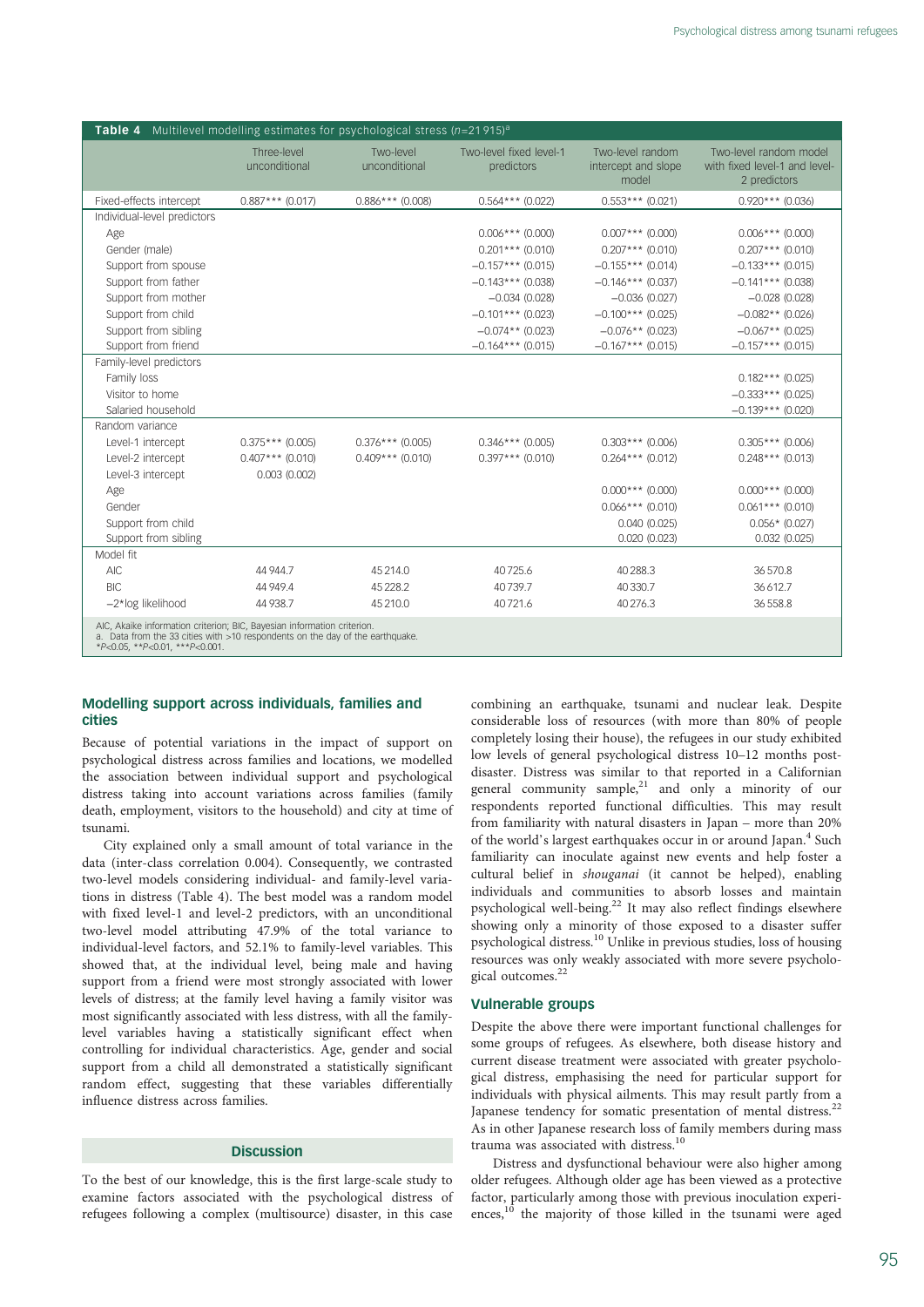over 60. Compound stresses can rapidly overcome psychological resources, particularly for the frail or disabled. Older Japanese receive less informal support and find it more difficult to turn to health professionals than their younger counterparts.<sup>[16](#page-6-0)</sup> As elsewhere, family employment was a significant predictor of psycho-logical distress and dysfunction,<sup>[10,12,18](#page-6-0)</sup> and the stresses of having to find new employment can be particularly onerous jobs for the elderly.<sup>[5](#page-6-0)</sup> Consistent with prior studies in Japan,<sup>[13](#page-6-0)</sup> a decline in health activity following mass trauma was associated with increased distress and dysfunctional behaviours. Higher levels of stress levels and greater dysfunction were evident among women, as elsewhere.<sup>[12,18](#page-6-0)</sup> This may result from their greater coping role following disaster.<sup>[9](#page-6-0)</sup>

Different regions may experience stressors in different ways and suffer varying degrees of community disruption. Number of deaths in an area has been previously related to distress,<sup>[4](#page-6-0)</sup> but despite lower levels of family deaths<sup>[7](#page-6-0)</sup> residents from Fukushima reported greater distress than those from Miyagi. Several factors may contribute to this<sup>[5](#page-6-0)</sup> including the uncertainties and confusion associated with the radiation leak<sup>[23](#page-6-0)</sup> and the divisive influence of this uncertainty on family relations.<sup>[5](#page-6-0)</sup> Residents from Fukushima also had to deal with arguments over compensation, self-guilt about leaving friends and family, and discrimination in their new location,<sup>[24](#page-6-0)</sup> with radiation stigma associated with higher levels of post-traumatic stress in Fukushima.<sup>[25](#page-6-0)</sup> Those living in southern Miyagi reported greater distress and dysfunctional behaviours than those in the north, again despite less household destruction. The northern Miyagi coast has suffered many previous tsunamis, whereas the southern seacoast areas and Fukushima had not witnessed a tsunami for a thousand years.<sup>[6](#page-6-0)</sup> This may have reduced familiarity with the tsunami threat, and the lack of mountainous terrain for escape in the south may have accentuated anxiety and dysfunctional response.

## Social support

As elsewhere, the Japanese prefer to turn for psychological support to families, friends and relatives rather than health professionals. $^{22}$  $^{22}$  $^{22}$ Social support from family, friends and community members following a disaster can help bolster resilience against multiple stressors<sup>[8,12,13](#page-6-0)</sup> and can aid in the development of further social ties and altruism.<sup>[4](#page-6-0)</sup> Our results are consonant with reports elsewhere showing the negative impact of social network disruption on mental health following an earthquake.<sup>[18](#page-6-0)</sup> Support might be of particular importance at key historical points (e.g. following the anniversary of the event, when anxiety may be heightened $^{22}$ ). Particular supporters are likely to provide different forms of support (friends, relatives and spouses provide emotional support; relatives and friends tangible aid).<sup>[14](#page-6-0)</sup>

Overall our data demonstrated the positive impact of household visitors and key emotional supporters on psychological health following disaster. Nevertheless, as other data from the Great Japan earthquake show, supporters themselves may be doubly stressed by their dual role of support provider and survivor.<sup>[26](#page-6-0)</sup> Japanese values of patience and accepting hardship<sup>[27](#page-6-0)</sup> are also accompanied by an unwillingness to publicly disclose emotions, at least to some.<sup>[22](#page-6-0)</sup> Notably in our data, some family relations were less able to provide positive support. Having a child or daughter-in-law visit the home was associated with greater sleeplessness, home visits from a daughter-in-law greater morning alcohol use. The negative effects of daughter-in-law visits may reflect a survival disadvantage for Japanese cared for by this relation (the 'daughter-in-law penalty'), $^{28}$  $^{28}$  $^{28}$  as well as a Confucian sense of shame associated with receiving help from younger generations. This suggests social connections may not always be protective, and that too much emotional disclosure to some can be

sometimes damaging.<sup>[4](#page-6-0)</sup> In univariate analyses, support from a child was related to greater distress and dysfunction but in multivariate analyses controlling for demographics and risk exposure this effect was reversed, suggesting suppressor variables. Indeed, multilevel analysis indicated that the impact of support from a child on distress varied significantly between families when family death, economic situation and visitors to the household were included. This underlines the need for further multilevel modelling of support among potentially vulnerable providers following disasters.

# Limitations, implications and future research

We recognise several limitations to our study. Although widely used in Japan, 'Western' screening scales (such as the K6) may provide conservative estimates of distress compared with clinical interviews.[22](#page-6-0) As a consequence, such scales may misrepresent relationships between symptoms and daily functioning. Data were self-reported, meaning we cannot always be certain about the identity of the respondent completing the scales and our study was cross-sectional, with no baseline or longer-term outcome measures, limiting our ability to infer causality. For example, although social support may predict decrease psychological distress in the first year after a disaster, it may be the psychological distress that then predicts availability of social support in later years.<sup>[29](#page-6-0)</sup> As is common with large postal surveys, questions were necessarily restricted and offered only a limited range of responses (e.g. on household loss). Data were available on only a limited number of socio-contextual factors and further research could include other variables such as biological markers of illness or more detailed medical histories. One promising area for future research is the mental health consequences of practising the Japanese cultural concept of 'tsunami tendenko' – prioritising self-preservation and not stopping to help others following a tsunami. Although this has been attributed to the saving of many lives following the disasters, a failure to help others may contradict the collective priorities of Japanese citizens.<sup>[30](#page-6-0)</sup>

Our findings have a number of implications. First, in focusing on providing economic and housing support governmental agencies often neglect the mental health of survivors.<sup>[13](#page-6-0)</sup> However, stressors following a trauma are likely to have a range of societal impacts, including increased rates of sickness absence, $31$  and somatisation of stress may increase the burden on hospitals following major trauma. Those with a history of illness or present ailments may need particular help from health professionals, and loss of employment is also associated with less resilience postdisaster.[12](#page-6-0) Refugees may benefit from increased opportunities to participate in physical activity. Social support from family and friends is also likely to be important: intervention programmes focusing on vulnerable sections of the community (e.g. age or gender groups) and building on existing community ties are likely to be most efficacious.[4,32](#page-6-0) This may require relocation of families and communities to similar locations to complement existing social support networks.<sup>[4](#page-6-0)</sup> At the same time, some family relations (particularly the more vulnerable) may be less suitable to provide support and need particular attention following mass trauma.

Regional differences in distress and dysfunction also suggest an urgent need to reduce the uncertainty surrounding the Fukushima incident. Regard must be taken of the distrust towards 'official' messages following nuclear leaks,<sup>[24](#page-6-0)</sup> with a need to identify trusted expert communicators ahead of any future incidents.[32](#page-6-0) Particular care needs to be taken with internet coverage, with one study in Western countries showing associations between internet use and sleep disturbances and subclinical post-traumatic stress following the Fukushima disaster.<sup>[33](#page-6-0)</sup>